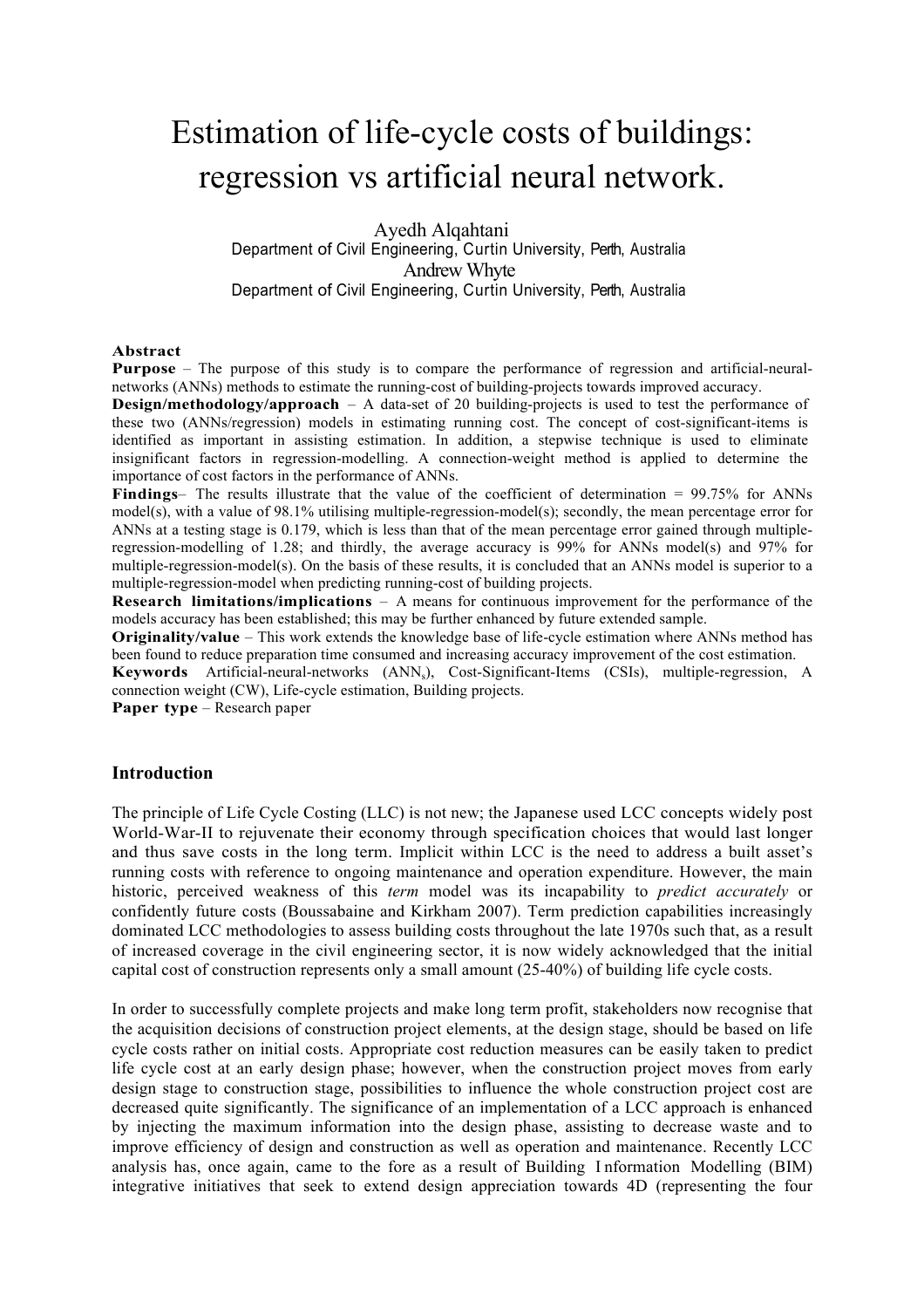dimensions of width, length, height and time sequencing in a project) and then on into 5D and 6D (life-cycle cost estimating and facilities-management respectively).

All construction-projects are unique with costs dependent upon an estimation of resources usage and specification choice. Risk and uncertainty face design-teams throughout all stages of a buildingproject's life-cycle; correct acknowledgement of all factors must be taken into account to avoid delay and cost-blowout. Cost-estimation inaccuracy is a major hurdle, where a lack of applied cost data can lead to inadequately completed projects, and failure to realise building objectives (Alqahtani and Whyte 2013). Therefore accurate, reliable cost-predictions should be developed to ensure that projects satisfy the design brief, enhance on-site construction and mange uncertainty throughout an assets' life (Yaman and Tas 2007). The significance and influence of construction cost estimating overall is supported by research: Carr (1989) contends that cost-estimation delivers substantial information for planning, resource controlling and decision making; cost-estimation is deemed key to the success of a project (Dysert and Elliott 2002); Alcabes (1988) articulated that cost-estimators' duties include preparation of all estimates, check-lists and pricing information, asserting that cost-estimation is at the heart of construction work as it involves cost reporting, accurate cost classification and calculation of profit; and indeed, Akintoye and Fitzgerald (2000), argue cost-estimation as a key facilitator for construction contractors for planning purposes.

Markets will increasingly request buildings with low running costs and drive requests for digital tools that realistically estimate a building's life cycle costs performance. It might be argued that, whilst much work has been done, knowledge-gaps do still remain in research related to accurate costprediction, especially to address the full range of construction-industry variables. There remains a need for better cost estimation methodologies and tools; this is a key motivation for this research.

The work presented here builds upon the argument that using simulation and statistical tools can help solve prediction problems and help create construction-cost models (Cheng et al. 2010). For example, a regression-model is one such statistical method towards identifying the impact of factors on construction-costs. Selecting the best regression equation to estimate construction-cost depends on the relations between specific factors and construction-costs.

Simulation and modelling tools such as expert-systems, neural-networks (NNs), fuzzy-logic (FL), and genetic algorithms (GAs) are argued as being able to solve prediction problems (Cheng et al. 2010). Neural-networks (NNs) are considered as potentially important applied-methods to address costestimation problems. Artificial-neural-networks (ANNs) are data modelling methods that try to address complicated problems by formulating data relationships; albeit that there is no simplistic equation that can map between data variables.

The estimation methods alluded to above are deemed able to begin to address the issue of absent standardised methodologies for both data collection and analysis in cost-estimation; to extend such work, the research presented here aims to compare the performance of regression, and then neuralnetworks to estimate the running-cost of building-projects.

In addition, cost-significant items are used to identify the most significant cost-factors, rather than seeking to take into account all cost-factors. This will help model development by easing use and facilitating result(s) comparisons. In construction, typically ~80% of the value (total cost) of a project, might be expected to be contained within  $\sim$ 20% of bill-of-quantities items (Algahtani and Whyte 2013), typifying Pareto's 80/20 rule. Furthermore, this research takes into account non-cost factors building upon previous studies conducted to identify the main non-cost factors affecting the life-cycle cost-estimation. Finally, cost-significant and non-cost factors are used as input data for both models.

Building upon the rationale above, the structure for the remainder of this discussion involves: firstly, a brief summary of the application of *multiple-regression* & *artificial-neural-networks* in construction;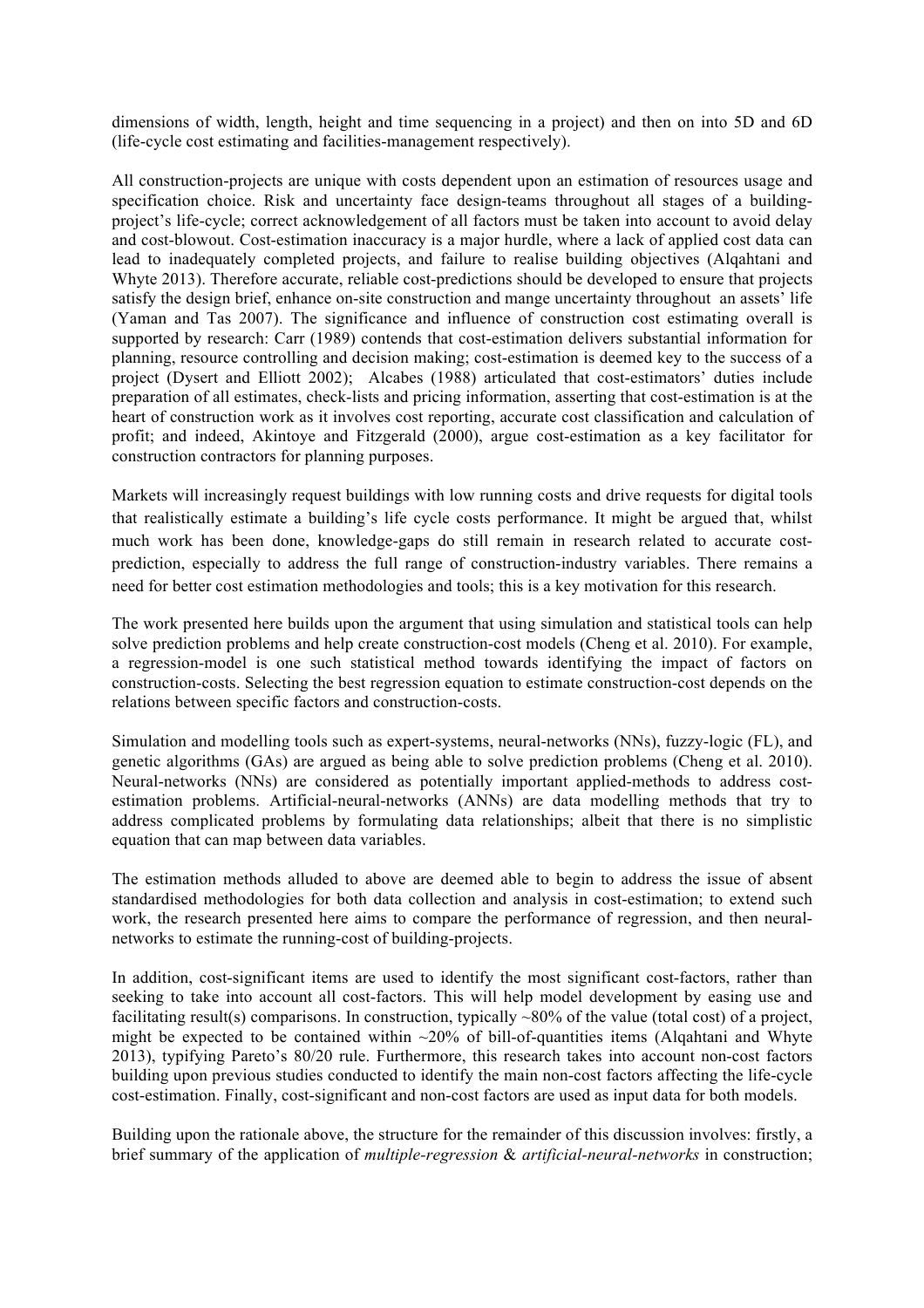then, descriptions of the data sets used in this study; after-which, the approach of both methods is presented and the results for both methods summarised.

# **Review of past implementation of multiple-regression and neural-networks**

This research, seeking improved estimation accuracy, builds upon previous work that confirms that neural-networks and multiple-regression can be employed in economic related areas, providing answers in cases of complicated mathematical calculation and, can be used in data trade analysis and forecasting. Past implementation of both methods towards addressing construction issues such as costestimation is discussed briefly below.

In building projects sectors, Boussabaine and Elhag's (1998) work investigated neural network to develop two ANNs models to predict the lowest tender price of primary and secondary school buildings. They concluded that the more significant factors contributed in developing an ANN model, the better the outcomes that will be achieved. Murat and Zeynep (2004) also examined cost estimation for residential buildings by artificial-neural-networking, concluding that a neural-network model can reduce the uncertainties in estimating a structural system of building. Kore et al (2005) conducted a study to compare the performance of the three estimating methods (regression, case based reasoning and ANN) in estimation construction cost and, concluded that neural networks models gave more accurate perdition results than multiple regression or case based reasoning models, albeit that the neural network models are unable to provide an explanation due to inherent 'black box' techniques. Also, they found that regression models have no specific approach that will help estimators select the cost model that best fits input and output variables to a given best accuracy of estimation. Two years later, Wheaton and Simonton (2007) developed hedonic cost models for residential and office properties focusing on 'true' trends and analysing cost/building activity correlation; cost-indicators/ and drivers, whilst were not central to Wheaton, direct similar *semilog* regression-models in this present study presented here.

In Germany, based on 70 German residential properties, relevant building construction cost drivers were identified (Stoy, Pollalis, & Schalcher, 2008). They reviewed previous studies' supplies to list cost drivers and then re-examined these via interviews with expert practitioners. They concluded that compactness of the building, number of elevators, size of the project, expected duration of construction, proportion of openings in external walls, and region are the most important variables affecting building construction cost. This study supports arguments that (re)identification of variables affecting the construction cost estimation process need explicit recognition.

In Egypt, Elkassas et al (2009) also conducted research to predict construction project costs using neural-network modelling, creating 3 back-propagation neural-networks to develop a model. They found that neural network modelling provided a good, accurate estimation.

Chang (2010) also sought to predict maintenance costs developing 4 neural-networks-models, comparing result(s) with regression to identify which model has the least error. Four main factors were argued to affect costs (age, floor, classroom, and elevator number). Four models were classified based on the number and type of variables in each model, concluding that the prediction accuracy of ANNs modelling is better than a regression. Arafa et al. (2011) also developed a neural-network model to predict construction-project cost, concluding that neural-networks can estimate buildingcost without detailed design.

In the highway construction sector, Hegazy and Ayed (1998) created a simple ANNs model to develop parametric cost estimating for highway-projects, towards determining network weighting by simplex optimisation and genetic-algorithms (GAs) and, back propagation towards training process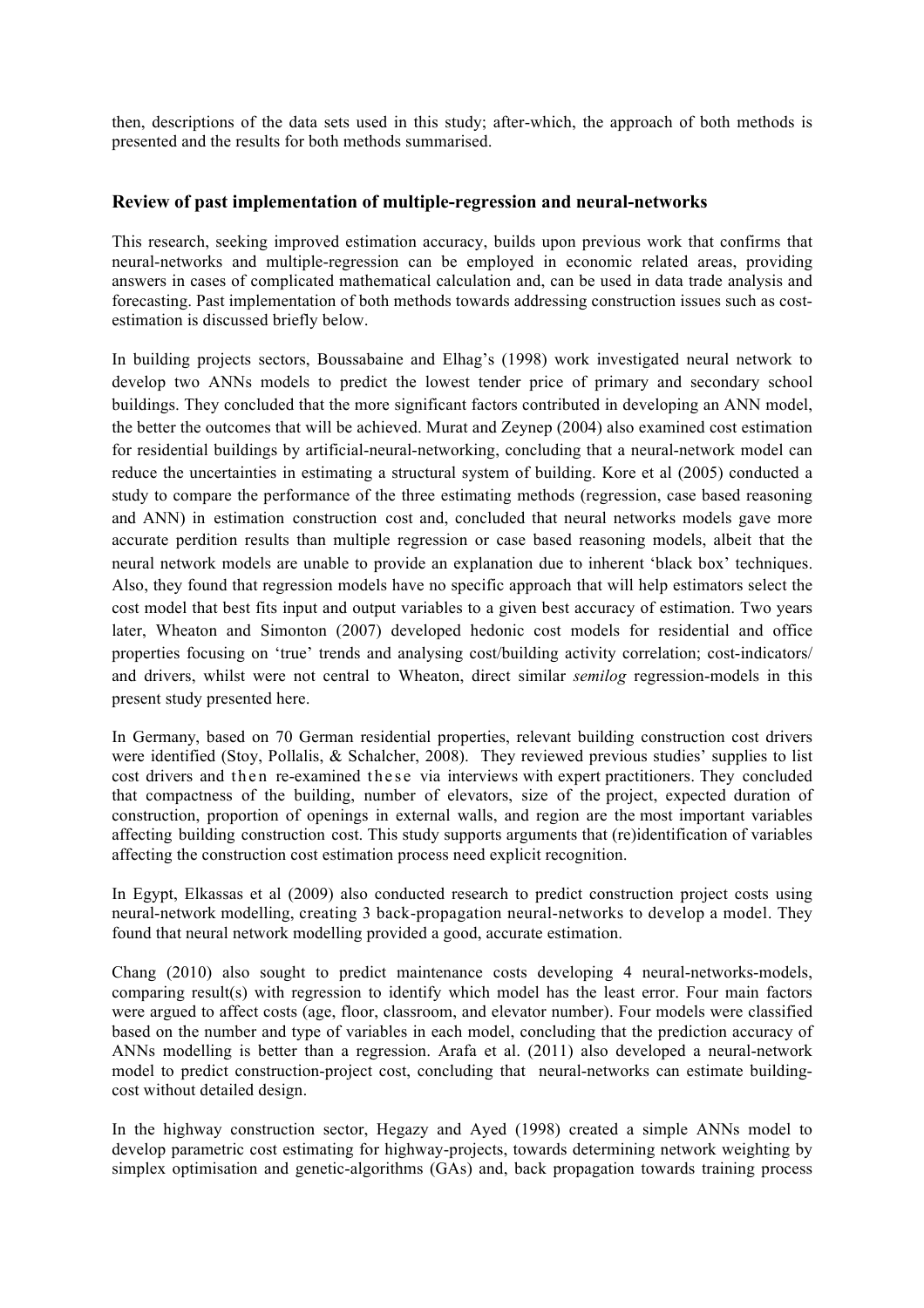optimisation, concluding that an ANNs improved estimate accuracy, over multiple regression analysis. Similarly, Al-Tabtabai (1999) reviewed 40 highway projects to develop an ANNs model to estimate the percentage increases in the cost from a baseline, with nine variables using input layers. This model generated a mean absolute percentage error of 8.1%. Sodikov (2005) also used neuralnetwork approaches to predict costs in highways arguing that error in multiple egression was higher than ANNs.

In bridging construction sector, Creese and Li (1995) sought prediction of timber bridge costs using an ANNs model, finding that accuracy of estimation of total cost increased as the input variable used increases, concluding that prediction accuracy of neural networks model is superior to regression approaches. This is indicative of the fact that variables affecting the timber bridge costs, other than those used in the research, need to be identified and that, also increasing the input variables lead to decreases in margin error.

For another purpose, Williams' (1994) study into neural-network abilities in estimating a construction-cost index created two back-propagation neural-network models to estimate the change in cost index for one and six month periods, and concluded that the estimated result from neural-networks modelling gave greater error than both regression approaches and exponential smoothing. As far as accuracy is concerned, the research shows that the neural-network modeling is able to resolve disadvantages in the regression approach and provide more accurate results. This study supports arguments that variables affecting a construction cost estimation process must be identified.

Another piece of work conducted by Attalla and Hegazy (2003) to investigate the risky environment of reconstruction projects and identify the significant factors affecting their cost performance, comparing ANN-modelling with regression-modelling concluded that, both produced close predictabilities of cost-deviation. However, the neural-network-modelling technique estimated (similar) results using 18 variables, whilst regression utilised only 5, concluding ANNs as more suitable for high-levels of uncertainty where decision-support is needed. Regarding key variables, Aibinu and Pasco (2008) indicate that, in Australia, the *size* of project is the most influential factor in cost-estimation of construction and that (large) over-estimations are common in small projects and, argue that improving cost-estimation requires probability estimation and simulation of past estimates.

For probability analysis methods there are several methods that can be conducted, with Monte Carlo Simulation perhaps most readily available; albeit that, disadvantages for this method might include: probability subjectively evaluated today may be different in future (Whyte & Scott, 2010); and, that sensitivity analysis does have a goal to quantify risk but rather to identify factors that are risk sensitive and only one parameter can be varied at a time (R. Flanagan & Norman, 1993). Similarly in terms of readily available tools, off-the-shelf computer software applications (stemming from early computer integrated construction (CIC) and BIM initiatives) also continue to split opinion. Researchers (Hu, 2008; Arayici, 2005; Green, 2009 and Waston 2005) have long debated the extent to which LCC has still to be fully integrated into current integrated packages, and that this remains an important part of roadmap towards future development of computer software.

Upon reflection, the studies above find that two techniques - multiple-regression and artificial-neuralnetworks - can interpret relationships between costs and specific variables. However, disadvantages for both techniques can be flagged explicitly: firstly, in impletion of regression methods, the relationship between variables must be assumed, with numbers of input variables somewhat limited; secondly, literature regards ANNs as a 'black box*'* approach, where the model is built and utilised without explanation of what the model has learned, thus is suitable if the main objective is only to apply ANNs to make estimations from existing data. To address the first point, this research argues that the main factors affecting cost-estimation accuracy can be identified by using the concept of costsignificant-items CSIs. The second disadvantage (*mentioned by previous research applications and techniques towards opening the 'black box' to explain how ANNs generate estimates*) finds disagreement over the factors affecting final results (Garson 1991; Gevrey et al. 2003; Milne 1995; Olden and Jackson 2002; Recknagel et al. 2006), and perhaps need for Connection Weight (CW)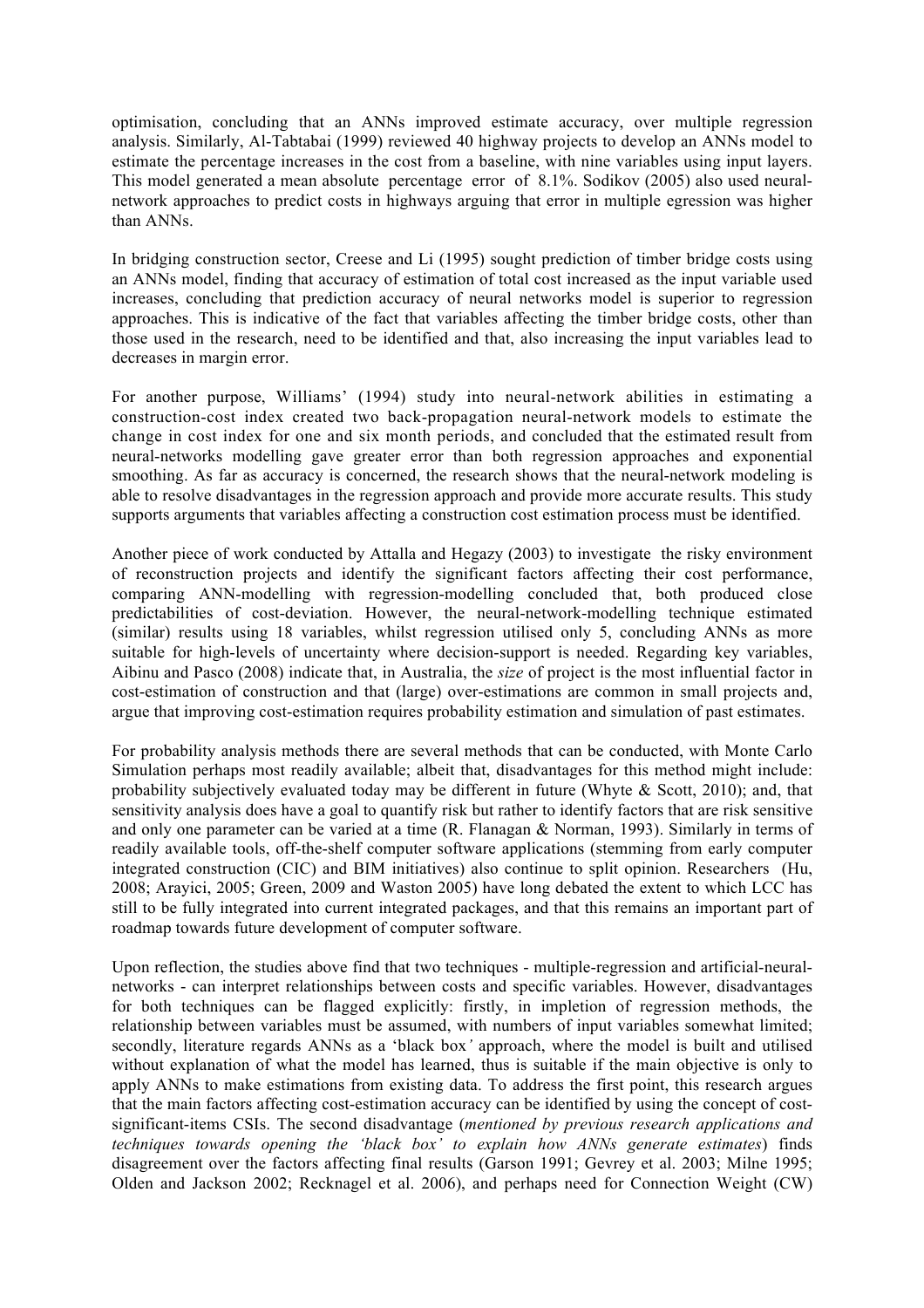methods, (Olden and Jackson (2002) which seem to outperform other approaches in assigning relative contributions of input variables in output estimations, goes towards (CW) clarification of black-box output.

# **Methodology**

A comprehensive catalogue of 20 building-projects compiled previously by Al-Hajj (1991) is used to pilot this current study to compare the performance of both estimation methods (multiple regression and ANNs models) to estimate operation and maintenance costs. The data comes from three sources: York University, a facility management company and Building Maintenance Cost Information Services (BMCIS). The main cost factors affecting the accuracy of running cost estimation for these 20 building projects has already been identified by Al-Hajj (1991), employing the concept of cost significant items (CSIs) where 11 items are identified as most important across all buildings studied over the period of 18 years; these items are internal decoration, roof repair, internal cleaning, staff engaged in servicing building (laundry and porterage), management fees, rate, insurance, gas, electricity and fuel oil expenditure. This historical catalogue is give credence by recent readily available reports from the BCIS that, the result of LCC analysis of building projects does show that running costs represent 60% of total LCC and this percentage is increased by approximately 5% during changes in the period of analysis from 18 to 20 years. Similarly updated BCIS data identify operation cost as 70% of the total running cost and that this percentage is decreased by approximately 3% during to changes in the period of analysis from 18 to 20 years. The 11 items identified by Al-Hajj still represent 70% of total running costs during a period of analysis of 18 years. Tax rate represents 24% of total running cost and 35% of total operation costs. Internal cleaning represents 19% of total running cost and 27% of total operation costs. Gas, electricity and fuel oil expenditure represent 10% of total running cost and 14% of total operation costs. Internal decoration is representative of 4% of total running cost and 14% of total maintenance costs. Finally insurance, management fees and staff engaged in servicing building represent between 4%-6% of total running costs.

Indeed the 7 important non-cost factors identified as affecting the building's estimation cost remain: type of building, gross floor area, area of pitched roof, area of flat roof, area of external glazing, number of stories above ground floor and under ground floor.

Input data for both methods consist of eight factors including: 7 non-cost factors and the total value of CSIs. Output data for both methods represents actual values of running-costs over the 20 building projects.

#### *Multiple linear regression-modelling:*

Multiple-regression-models are formed as equation (1): Running-costs=  $a+b_1*X_1+b_2*X_2+.....+b_n*X_n$  ………..(1)

Where: a- intercept  $b_1$  to  $b_n$ ; regression-coefficients-  $X_1$  to  $X_n$ ; independent variables of all 8 input variables considered independent variables for regression-models.

For evaluation of the multiple regression model, the adjusted  $R^2$ -value and P-value are key; the  $R^2$ value represents the percentage variability in the costs that can be determined by the variables involved in the model. If  $\mathbb{R}^2$  is equal or close to 1, then there is good correlation (good-fit) between the actual value and the estimation model output. Furthermore, In order to improve the result of multiple-regression for fair comparison with ANNs, a significance level (p-value) was used to identify the variables to be eliminated. In general, the variables with p-value close-to or less-than 0.05 are considered to have an important contribution to the model (Ontepeli 2005). The stepwise method will be applied to identify the most important variables. The procedure of this method starts by including all 8 variables (initial experimentation) in the model; then an identification of the p-value for each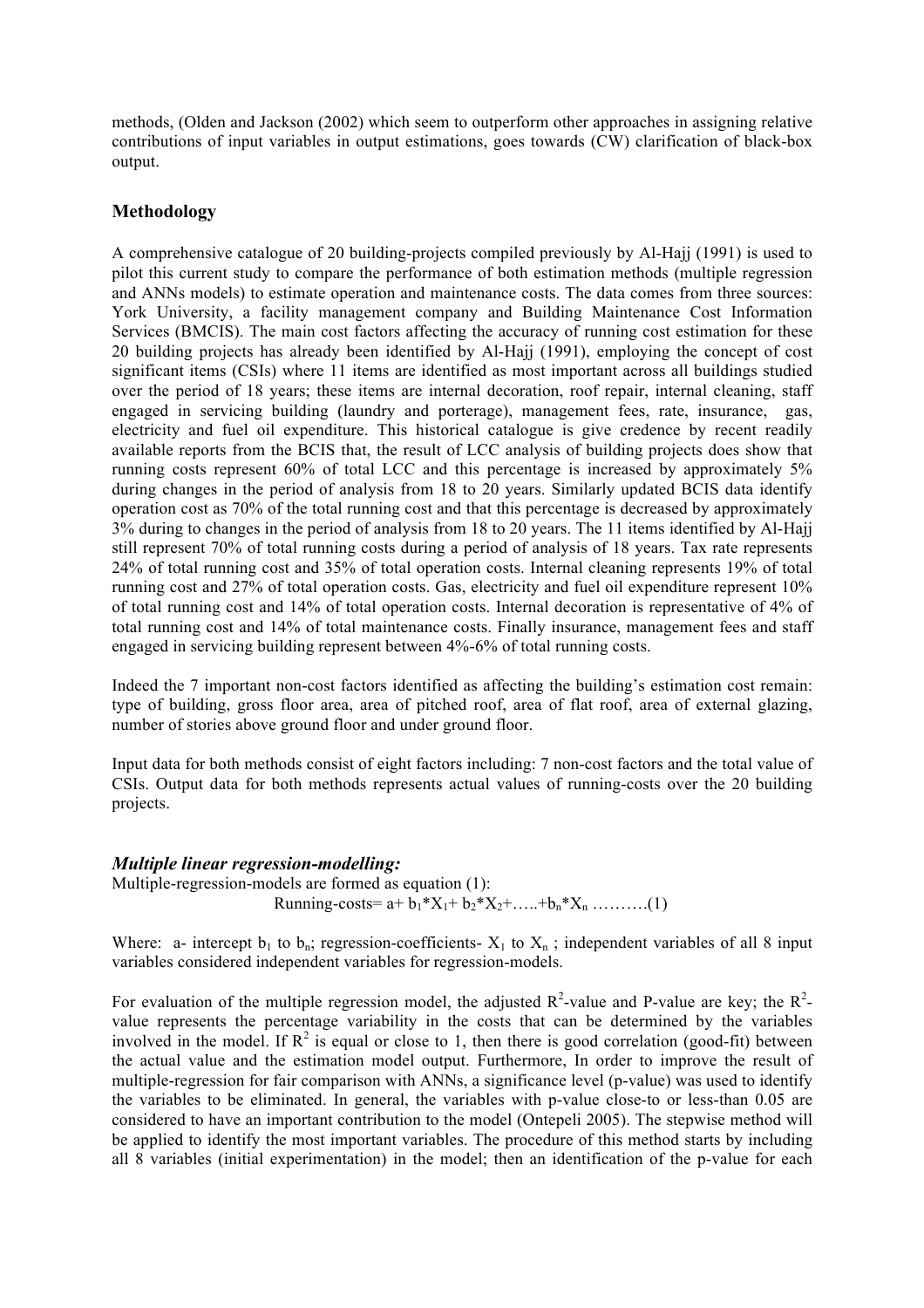variable, if a variable has p-value more than 0.05; and, subsequent elimination until identification of the best model with a consistent variable, p-value equal or less-than 0.05.

#### *Validation of multiple linear regression-modelling*

The R<sup>2</sup>-value (good-fit) of a model is *not always* enough for an accurate estimation; performance of the models should also be assessed by applying cross validation techniques (Sonmez 2008). For this reason, the 20 projects are divided into two sets. One set consists of 17 projects used to 'build' the model, with 3 projects used towards model validation. The performance of the model will be evaluated based on the value of mean percentage error (MPE) (equation2) and  $R^2$  value, such that

$$
MPE = \frac{1}{n} \sum_{i=1}^{n} \frac{0i - Pi}{0i} * 100 \dots \dots \dots \dots (2)
$$

*where*: O<sub>i</sub>: the actual output; P<sub>i</sub>: The model output; i is the project number and n is the total number of projects.

#### *Neural-network modelling*

This paper uses spread-sheet optimization (Microsoft Excel's inherent solver function) to build the ANNs model. This paper applied 7 steps (adapted from suggestions by Hegazy and Ayed (1998)) to build an ANNs model by spread-sheet.

In this paper, the aim is optimization and to decrease the NN weighted error to reach the 0 value. In order to achieve this objective, the adjusted variable has been selected as the weight(s) from inputs to hidden nodes and from hidden nodes to outputs. Optimization constraints were set to limit the proportion error on both training and test project to 3% and 1% or lower to avoid erroneous network result(s) on individual training projects.

Traditional parametric (trial and error) has been applied to select the number of hidden layers and the number of hidden nodes. During the training process, hidden layer numbers and hidden nodes are adjusted to find the best artificial-neural-network model to give the minimum value for the Root Mean Square (RMS) and MPE, equation (2 and 3) for output parameters. Tangent Sigmoid is used as a transfer function of NNs model.

 = & ' ' ),& − <sup>2</sup> ……………… (3)

RMS: a root-mean-square error, n: number of sample using in the training stage,  $O_i$ : the actual output.  $P_i$ : The model output.

As with regression modelling above, the 20 projects are divided into two sets: 17 projects used for training the model; and the remaining 3 projects used to test the procedure. As mentioned, one of the objectives of training the model is to identify the best structure of a ANNs model. The acceptable level of the result of the model is evaluated based on the value of RMS (equation3) and MPE (in equation 2).

#### *Connection weight method (CW)*

The connection weight(ed) method was applied in order to rank the importance of input (eight) variables in predicting the output variables (running costs) for neural-networks. This method (Olden et al. 2004)) calculates the sum of products of weights of the connection from input nodes to the hidden nodes and the weight(ing) of the connection from hidden nodes to the output node for all input variables. The larger the sum of the connection weight(ing), the more important is the corresponding input variable. The relative importance of input variable i can be defined as:

$$
R1i = \sum_{N=1}^{n} (Wi_N * WN_O) \dots \dots \dots (4)
$$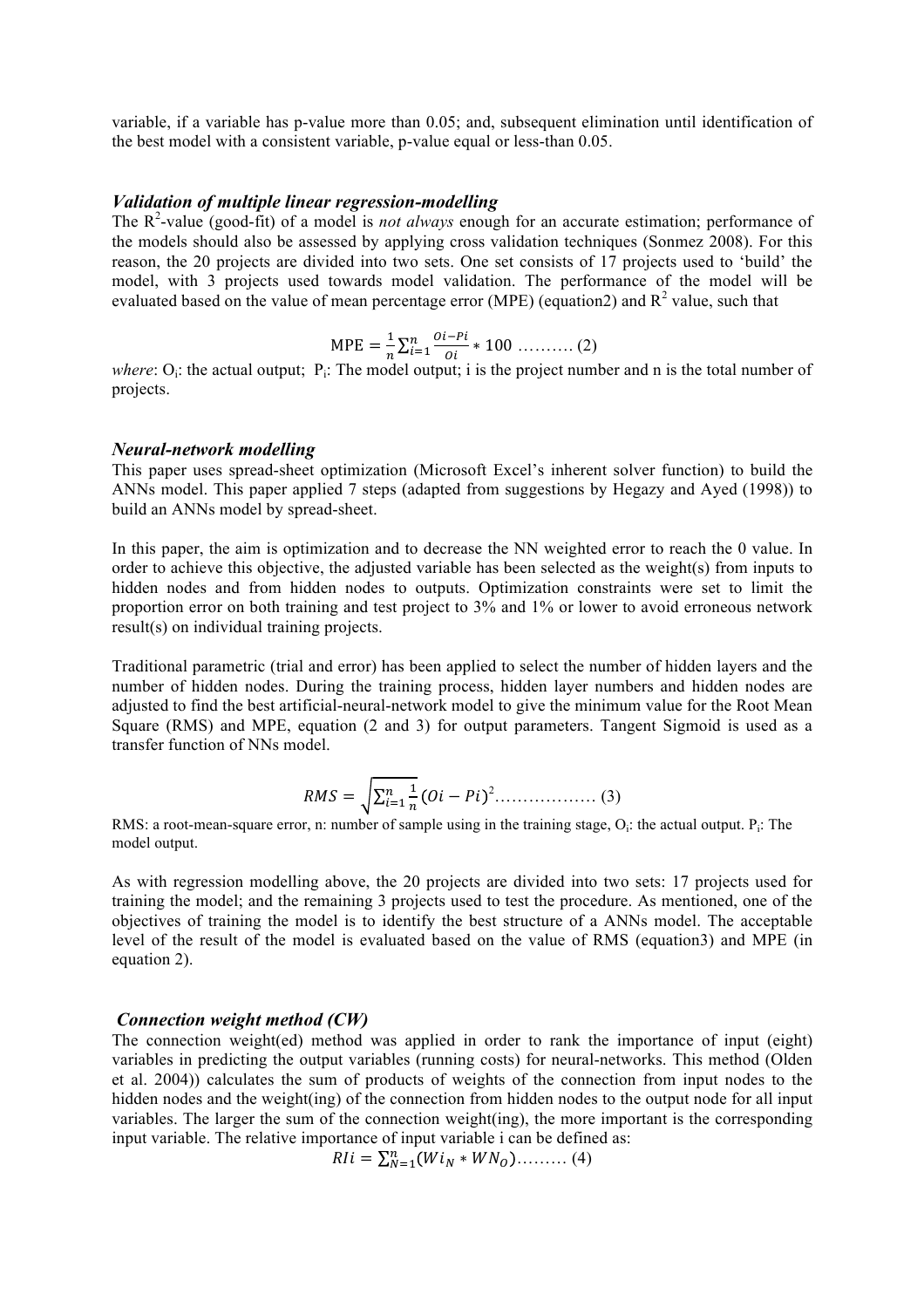Where:  $RI_i$ : the relative importance of input variable I; n is the total number of hidden neuron;  $Wi_N$ : the weight of connection from input neuron I and hidden neuron N; and,  $WN<sub>0</sub>$ : the weight of the connection between hidden neuron N and output neuron.

# *Paired t-Test:*

In order to create statistical significance, a statistic test is suitable to comparatively analyse estimation accuracy between ANNs and multiple regression for predicting running costs. As the data used in this study in both models are same, paired t-test (two samples for mean) was applied to estimation accuracy (absolute mean percentage error) to test all hypotheses (paired t-test by SPSS software), where hypotheses are proposed such that:

- a) H<sub>0</sub>: there is no prediction accuracy difference in regression and NNs methods ( $\mu_1$ = 0, Absolute mean percentage error is close to zero)
- b) H<sub>1</sub>: There is prediction accuracy difference in regression and NNs methods ( $\mu_1 \neq 0$ , Absolute mean percentage error is to large)

#### **Results**

#### *Artificial-neural-network models*

The 6 model trails and error were applied to find the number of hidden nodes on hidden layers. It was obvious that increasing the number of nodes in hidden layers leads to changing the value of both RMS and Absolute Difference error. 4 hidden nodes provided the lowest RMS value of 0.011 and an absolute difference error value of 0.29%.

The neural-network model developed in this paper consists of 3 layers: input layer of 8 nodes, one hidden with 4 nodes (trial and error in a training stage was applied to determine number of nodes) and output-layer contained in one node (the total running cost).

It is shown from the results that the running-cost model developed by ANNs modelling performs well; no important differences are recognised between the estimated and actual running-costs. Results are tabulated below in Table 1. The MPE result from neural-network modelling for the testing projects was 0.179 %. The expected accuracy of the ANNs model at training and testing stage is described in table 1 below.

The ANNs model is able to estimate the total running cost with an average accuracy of 99%. The neural-network model results from both training and testing stages and the actual value of running costs were passed to regression analysis in order to investigate the model response in more detail. The result of linearly regression is presented graphically in figure 1 below.

In training and testing stages, the  $R^2$  is close to 1, indicating a good fit and linear correlation between the actual running-cost and the ANNs result at training and testing stages.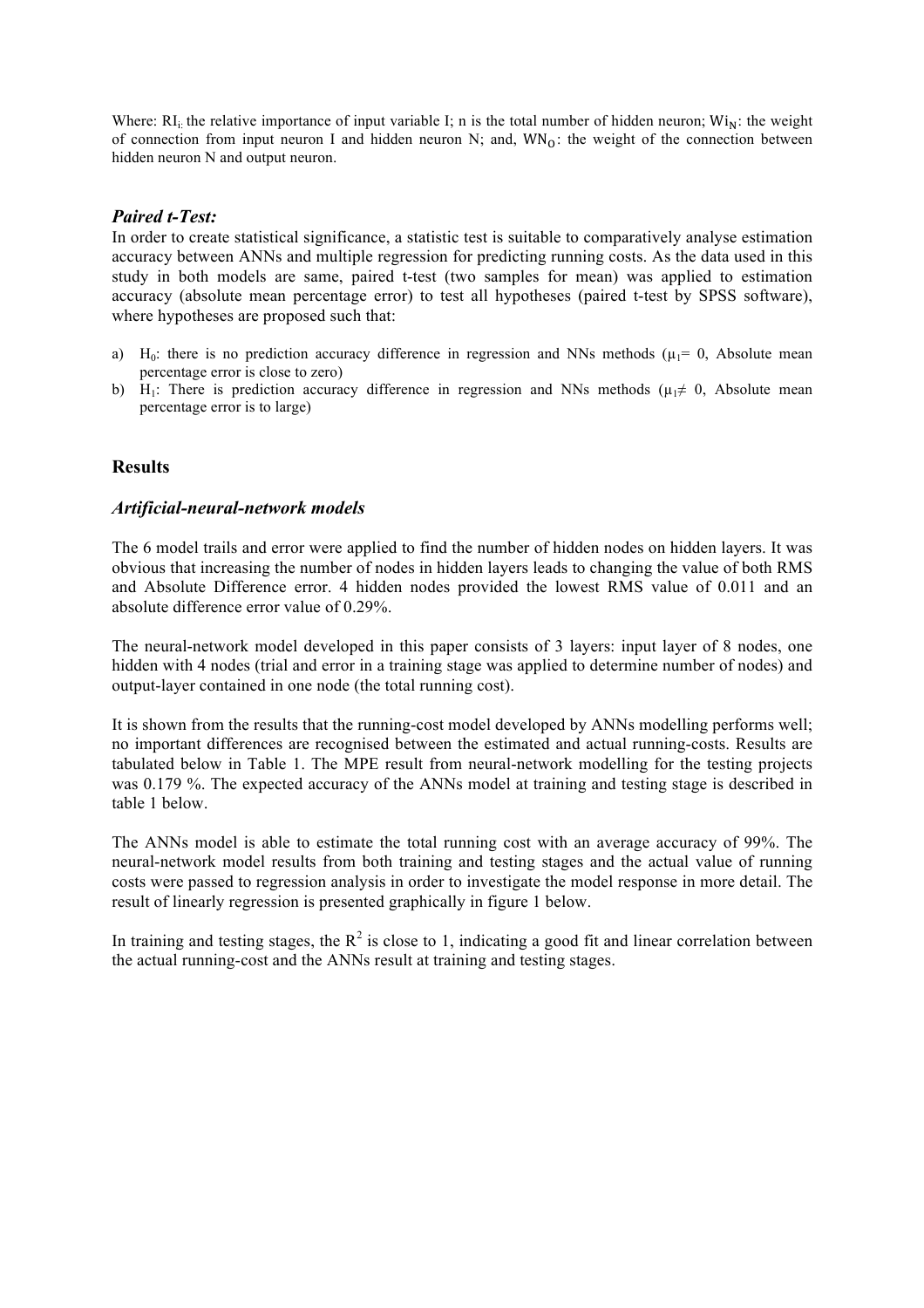

**Figure 1 Comparisons the result of adjusted R<sup>2</sup>, MPE and RMS for two models at each stage.**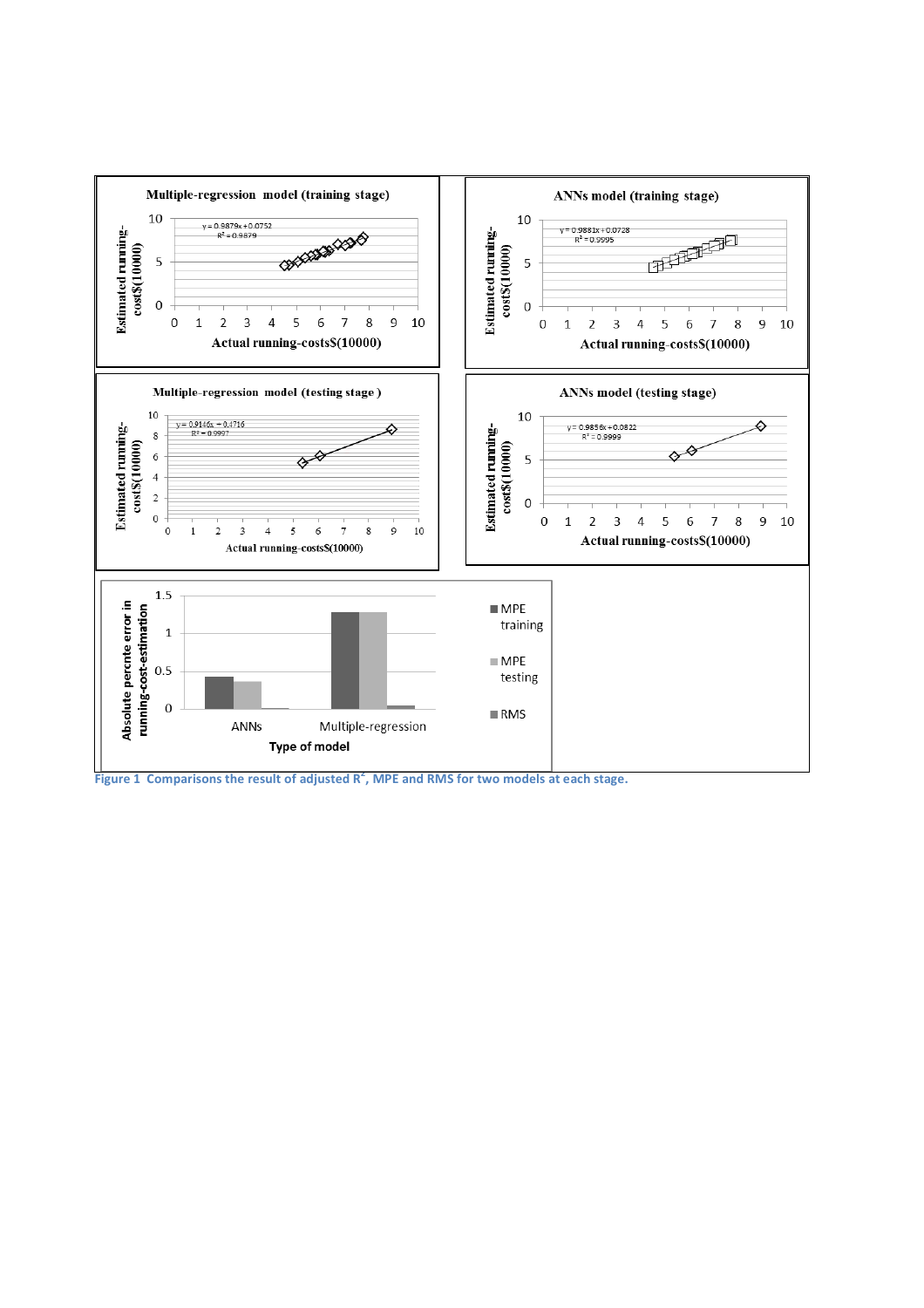| <b>Projects</b>                 | <b>Stage</b>             | <b>Actual running</b><br>cost    |                                     | <b>ANNs</b>       |          |                                                        |                               | <b>Multiple-Regression</b>              |                    |
|---------------------------------|--------------------------|----------------------------------|-------------------------------------|-------------------|----------|--------------------------------------------------------|-------------------------------|-----------------------------------------|--------------------|
|                                 |                          |                                  |                                     | <b>Prediction</b> |          | different error<br>[(Actual-<br>prediction)/Actual]*10 |                               | <b>Prediction</b>                       | different<br>error |
| 1                               | <b>Training</b><br>set   |                                  | 63550.86                            | 63495.95          |          | 0.086                                                  |                               | 62830.42                                | 1.133              |
| $\overline{2}$                  |                          | 58834.79                         |                                     | 58833.92          |          | 0.001                                                  |                               | 58834.79                                | $\mathbf{0}$       |
| 3                               |                          |                                  | 72589.29                            | 72952.23          |          |                                                        | $-0.500$                      | 72167.02                                | 0.581              |
| $\overline{\mathbf{4}}$         |                          |                                  | 58006.39                            | 58009.13          |          | $-0.005$                                               |                               | 58303.04                                | $-0.511$           |
| 5                               |                          |                                  | 77712.42                            |                   | 77717.36 |                                                        | $-0.006$                      | 78385.60                                | $-0.866$           |
| 6                               |                          |                                  | 67320.86                            |                   | 67013.82 |                                                        | 0.456                         | 70108.44                                | $-4.140$           |
| $\overline{7}$                  |                          |                                  | 62094.77                            |                   | 62103.54 |                                                        | $-0.014$                      | 61437.80                                | 1.058              |
| 8                               |                          |                                  | 61905.1                             |                   | 62199.50 |                                                        | $-0.476$                      | 61474.89                                | 0.694              |
| 9                               |                          |                                  | 72134.2                             |                   | 71773.57 |                                                        | 0.500                         | 72009.06                                | 0.173              |
| 10                              |                          |                                  | 56257.54                            |                   | 56258.64 |                                                        | $-0.002$                      | 56853.24                                | 1.058              |
| 11                              |                          |                                  | 50832.14                            |                   | 50830.18 |                                                        | 0.004                         | 50415.96                                | 0.818              |
| 12                              |                          |                                  | 61296.04                            | 60989.67          |          |                                                        | 0.500                         | 62304.16                                | $-1.644$           |
| 13                              |                          |                                  | 76918.18                            | 76533.59          |          |                                                        | 0.500                         | 75166.71                                | 2.277              |
| 14                              |                          |                                  | 70330.57                            | 70108.58          |          |                                                        | 0.316                         | 69014.98                                | 1.870              |
| 15                              |                          |                                  | 53760.86                            | 54029.55          |          |                                                        | $-0.500$                      | 55004.36                                | $-2.313$           |
| 16                              |                          |                                  | 47220.45                            | 47456.55          |          |                                                        | $-0.500$                      | 46234.51                                | 2.087              |
| 17                              |                          |                                  | 45350.81                            |                   | 45577.54 |                                                        | $-0.500$                      | 45570.20                                | $-0.483$           |
| 18                              | <b>Test set</b>          | 60832.72                         |                                     | 60832.69          |          |                                                        | 0.000                         | 60673.16                                | 0.262              |
| 19                              |                          |                                  | 89369.22                            |                   | 88890.31 |                                                        | 0.536                         | 86394.96                                | 3.328              |
| 20                              |                          |                                  | 53834.61                            |                   | 53834.61 |                                                        | 0.000                         | 53701.51                                | 0.247              |
| Mean percentage error (testing) |                          |                                  |                                     | 0.179             |          |                                                        |                               | 1.279                                   |                    |
| <b>Expected Accuracy</b>        |                          |                                  |                                     |                   |          |                                                        |                               |                                         |                    |
| <b>Models</b>                   | <b>Stage</b>             |                                  | $1-$<br>Mean<br>percentage<br>(MPE) | error             | $2 -$    | <b>Standard</b><br>Deviation(ST)                       |                               | $3-$<br>Accuracy range ( $MPE \pm ST$ ) |                    |
| <b>ANNs</b>                     | <b>Training</b><br>stage |                                  | $-0.008$                            |                   | ±0.378   |                                                        | $(-0.386 \text{ to } +0.370)$ |                                         |                    |
|                                 | <b>Testing</b><br>stage  |                                  | 0.179                               |                   | ±0.309   |                                                        | $(-0.131$ to $+0.488)$        |                                         |                    |
| Multiple-<br>regression         |                          | <b>Training</b><br>stage         |                                     | ±1.668            |          |                                                        | $(-1.687 \text{ to } +1.649)$ |                                         |                    |
|                                 |                          | <b>Testing</b><br>1.279<br>stage |                                     | ±1.774            |          | $(-0.495 \text{ to } +3.053)$                          |                               |                                         |                    |

**Table 1 the main results for both models** 

# *Relative importance of independent variables in case of ANNs:*

As mentioned one disadvantage of ANNs modelling is the (black box) lack of illustration for the relative importance affecting the independent variables. However, CW is applied to discover the relative importance affecting independent variable(s) (input data) to the dependent variables (output data). It is clear that 'CSIs' are most important variable(s) influencing running cost value(s); number of storeys underground floor is the second most important variable, followed by project type; area of external glassing; number of storeys above ground floor; area of pitched roof and gross floor area with area of flat roof of lesser importance.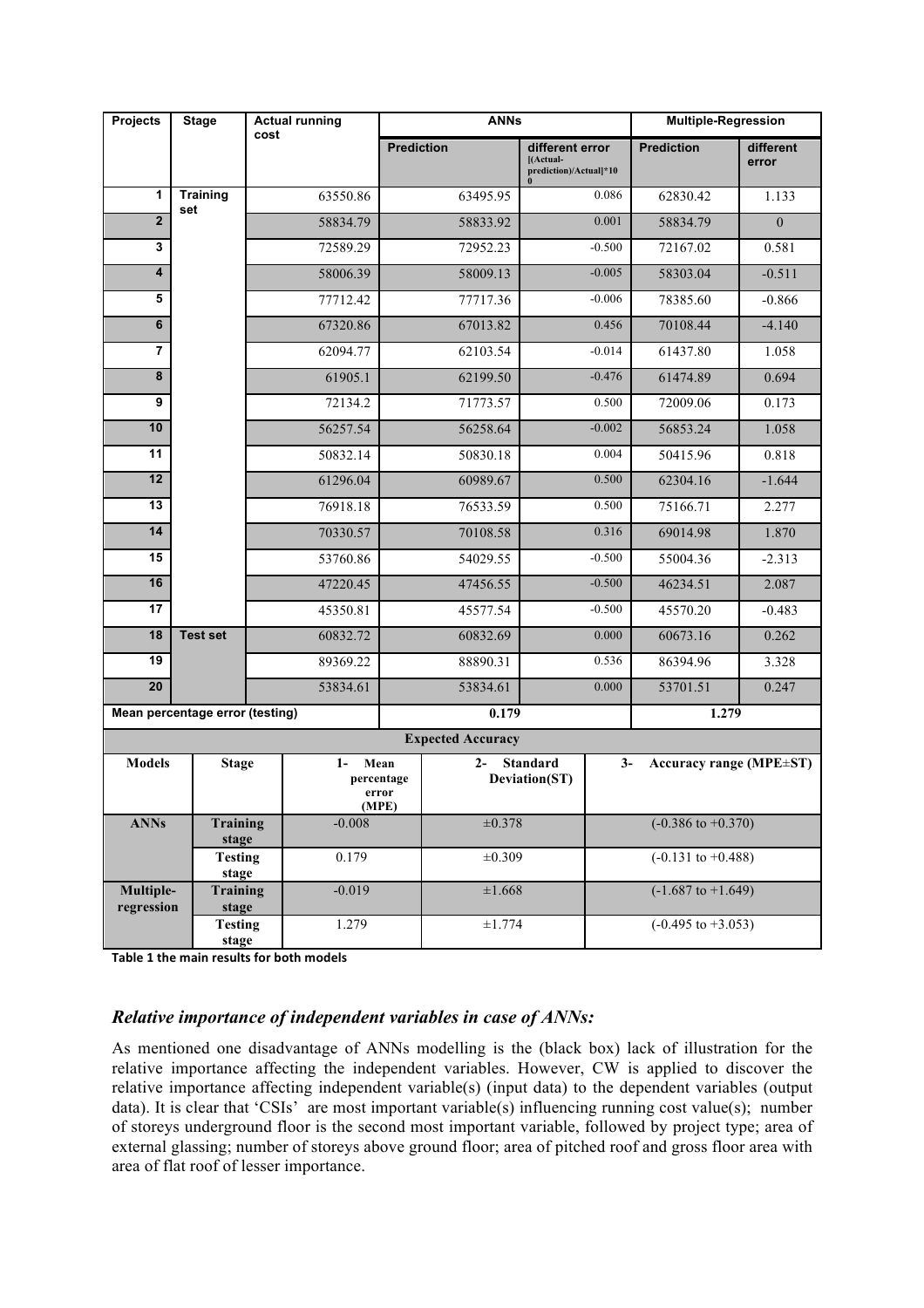# *Multiple-regression-model*

In this case study, Multiple-regression-modelling was developed to compare results with neuralnetwork modelling. Multiple-regression-models are formed as equation (1).

Similar to ANNs model, 17 projects were used to develop the regression-model. Initial experimentation with multiple regression models include the 8 variables used in developing the ANNs models to clarify that there are insignificant variables which need elimination to improve the result of the model. For example in initial experimentation 'number of stories above ground floor' in an insignificant factor, based on p-value (0.668).

In order to improve the result of multiple-regression-modelling for fair comparison with ANNs modelling, significant level (p-value) was used to identify the variables to be eliminated. In general, the variables with p-value close to or less than 0.05 are considered to have an important contribution to the model (Ontepeli 2005). This method is termed a stepwise method. The procedure of this method starts by including all 8 variables (initial experimentation) in the model; then identifies the pvalue for each variable; if a variable has p-value more than 0.05 then it will be eliminated until identification of the best model with consist variable(s) with p-vale equal or less than 0.05.

The influence of each independent variable (of input data) in regression modelling can be identified by checking the value of coefficient and p-value for each variable. The initial model considers two variables as the most important factor. They are, in order of importance: CSIs and project type. The relationship between running costs and these variables are positive. After an applied stepwise method and identification of the best model, six variables are highlighted as most influential, in order of importance: CSIs, area of flat roof, project type, and gross floor area, number of storeys underground floor, and area of pitched roof. Only the area of flat and pitched roof has a negative relationship with running-costs. It is clear that the stepwise method results lead to a very different conclusion(s) from the initial model.

The best regression-model can thus far be represented with the following equation: *Running-costs= -0.155+0.253\*gross-floor-area-0.097\*area of pitched roof-0.382\*area of flat roof+0.095\* number of storeys under ground floor+0.891\*CSI+0.194\*project type*

From the table (1), the MPE result from multiple regression modelling for the testing projects was 1.279. The expected accuracy of the neural-network model at training and testing stage is introduced also in table  $(1)$ .

The multiple-regression-model is thus far, able to estimate the total-running-cost with an average accuracy of 97%.

#### *Paired t-Test: regression Vs NNs modelling*

The result of paired t-test indicate that the P-vale  $\leq 0.05$ ,  $H_0$  is rejected; this means the Absolute mean percentage error of regression modelling was significantly more than the neural-network model (approximately three times), indicating no similarity between the results of both models. Therefore it is argued that ANNs modelling gives more effective results than regression modelling alone.

# **Discussion:**

Currently, building cost-estimation is complex and time consuming. Based on the results generated by this study's models, cost-estimation function(s) may now go towards an appropriate/suitable cost estimate in a much reduced time-frame (than existing approaches).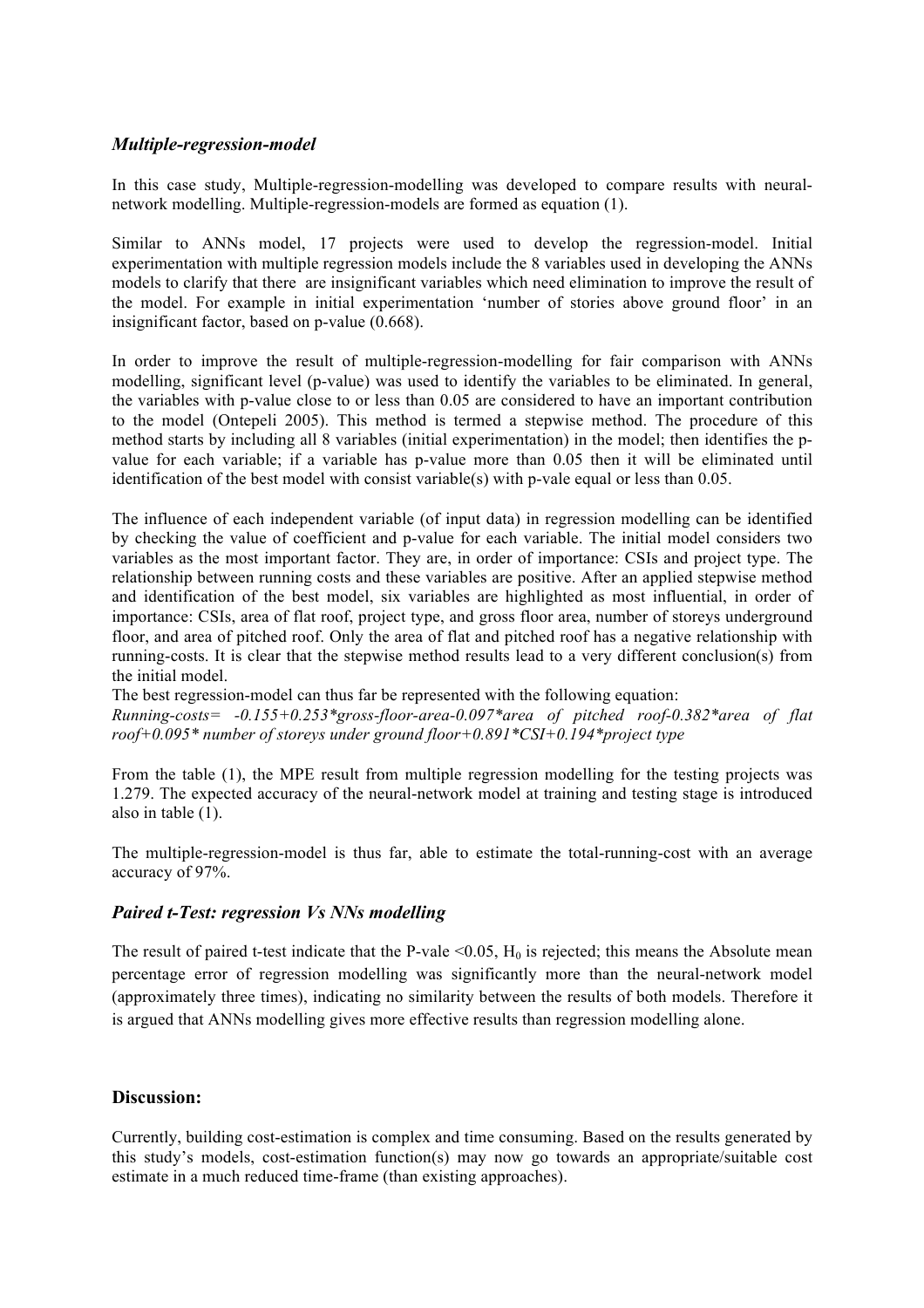From the result presented above, it is clear that ANNs models provide excellent performance in terms of both training and testing projects when compared to multiple-regression-modelling; figure (1) illustrates the MPE at training and testing stage for both models with RMS. The best overall model developed here by ANNs is able to estimate running-costs with 99% accuracy.

These results also show that an ANNs may be an attractive substitute for regression because the estimation process becomes more complex as the dimensionality of the cost drivers set grows and the neural networks are capable of accepting a larger number of potential cost drivers than regression. In addition the method of selecting a best model for neural network(s), dependent upon a learning curve, carries more worth than statistical models where decisions are fewer and guidance is readily available from texts and software. Furthermore, the relationship between the dependent variables and independent variables in regression modeling must be reviewed in advance.

Both methods presented above are able to identify 'importance factors' affecting an estimation of running costs. It is interesting to note that both methods provide the same result regarding the most important variable influencing estimation results, namely CSIs.

Results here show that building type has an effect on LCC, with total cost of design, construction, maintenance and operation dependent upon the nature of asset specialisation and relative material, validation gained somewhat by literature (Al-Hajj (1991) where models of specific building types have a higher predictive accuracy. Roof type too influences cost estimation model outcomes, with flat roofs (empirically found to be) more expensive than pitched-roofs of comparable quality due to simplicity in spanning large areas with roof trusses rather than deep beams. Similarly gross floor area is important with large building areas requiring comparable larger resources beyond the design, construction phases to operate and maintain. Important factors identified by this research, reconfirm previous work studies highlighting project nature, roof type and gross floor area as key to an estimation of cost (Aibinu and Pasco 2008, Cheng et al. 2010, Elhag and Boussabaine 1998, Sonmez 2008, , E.M. Elkassas et al. 2009). Further research is also appropriate to identify (through literature, historical data) supplementary (significant) cost driver(s) affecting cost estimation through detailed analyses of project location, inflation rate, and project design flexibility towards potential life cycle increases.

# **Conclusion:**

Cost estimation has a very significant role in project decision-making and can contribute to enhanced design parameters by improving decisions related to best fit specifications, and effect customers' satisfaction levels by advising of potential reductions in projects cost, as well as help timely project delivery of fit for purpose components onsite. Multiple-regression (MR) and ANNs modelling were used here in order to improve the quality of the estimation process. Identification of the main factors affecting the accuracy of an estimation of (whole) cost is an important first step in the research presented. Resultantly, using the concept of cost significant items (CSI) alongside an application of historical project cost data, the model developed and created by this work (using input data from 20 previously catalogued building-projects) allowed a better estimate of the total running cost of construction assets. Regression models have no clear defined method to help estimators select the best design model that can be used to find the relationship between independent and dependent variables. ANNs *do* seem to be very flexible and *can* be adopted easily across different designs. ANNs *are* able to accept a larger number of independent variables than regression.

This research developed then compared the performance of estimating approaches MR and ANN. The results of this comparison reveal that ANNs modelling is the best (most accurate means and) method to estimate running-costs. The model developed in this paper, for running costs estimation of construction projects, is presented as a way to help enhance accuracy levels of future project cost estimation.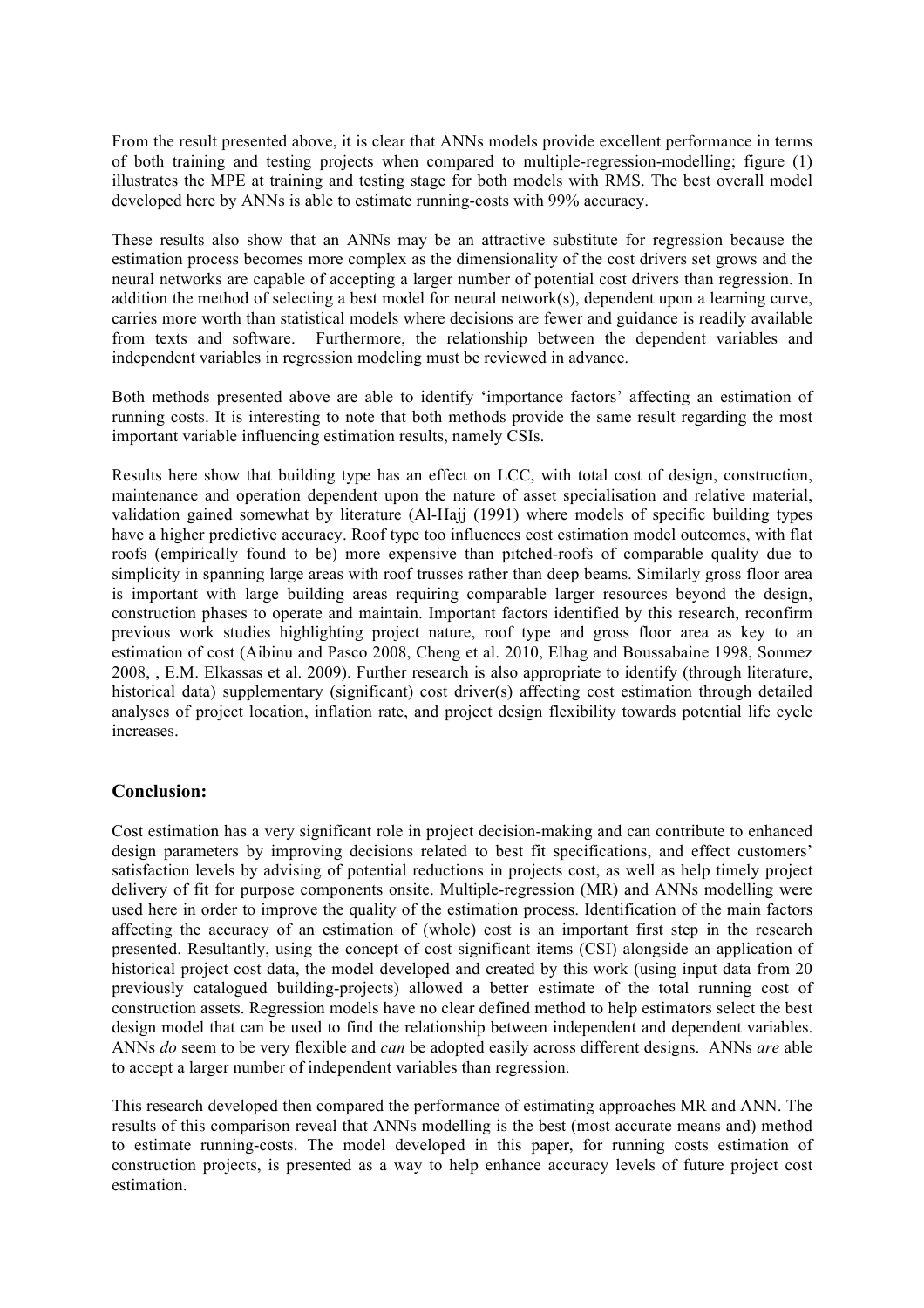#### **References**:

- Aibinu, A. A. and Pasco, T. (2008) "The accuracy of pre-tender building cost estimates in Australia", *Construction Management & Economics,* Vol. 26 No. 12, pp. 1257-1269.
- Akintoye, A. and Fitzgerald, E. (2000) "A survey of current cost estimating practices in the UK", *Construction Management and Economics,* Vol. 18 No. 2, pp. 161-172.
- Al-Hajj, A. N. (1991) '*Simple cost-significant models for total life-cycle costing in buildings*, unpublished thesis' Ph.D. thesis, University of Dundee (United Kingdom).
- Alcabes, J. (1988) "Organizational concept for a coordinated estimating, cost control, and scheduling division", *AACE*.
- Alqahtani, A. and Whyte, A. (2013) "Artificial neural networks incorporating cost significant Items towards enhancing estimation for (life-cycle) costing of construction projects", *Australasian Journal of Construction Economics and Building,* Vol. 13 No. 3, pp. 51-64.
- Attalla, M. and Hegazy, T. (2003) "Predicting Cost Deviation in Reconstruction Projects: Artificial Neural Networks versus Regression", *Journal of Construction Engineering and Management,* Vol. 129 No. 4, pp. 405-411.
- Carr, R. (1989) "Cost-Estimating Principles", *Journal of Construction Engineering and Management,* Vol. 115 No. 4, pp. 545-551.
- Chang Sian, L., Pei Jia, C. and Sy Jye, G. (2010) "Application of back-propagation artificial neural network to predict maintenance costs and budget for university buildings", IEEE, pp. 1546-1551.
- Cheng, M.-Y., Tsai, H.-C. and Sudjono, E. (2010) "Conceptual cost estimates using evolutionary fuzzy hybrid neural network for projects in construction industry", *Expert Systems with Applications,* Vol. 37 No. 6, pp. 4224-4231.
- Creese, R. C. and Li, L. (1995) "Cost estimation of timber bridges using neural networks", *Cost Engineering,* Vol. 37 No.5, pp. 17-17.
- Dysert, L. and Elliott, B. G. (2002) "The Estimate Review and Validation Process", *Cost Engineering,* Vol. 44 No. 1, pp. 1-17.
- E.M. Elkassas, H.H. Mohamed and H.H. Massoud (2009) "The neural network model for predicting the financing cost for construction projects", *International Journal of Project Organisation and Management,* Vol. 1 No. 3.
- Elhag, T. M. S. and Boussabaine, A. H. (1998) "An artificial neural system for cost estimation of construction projects"*,* Association of Researchers in Construction Management, pp. 219-226.
- Garson, G. D. (1991) "Interpreting neural-network connection weights", *AI Expert,* Vol. 6 No. 4, pp. 46-51.
- Gevrey, M., Dimopoulos, I. and Lek, S. (2003) "Review and comparison of methods to study the contribution of variables in artificial neural network models", *Ecological Modelling,* Vol. 160 No. 3, pp. 249-264.
- Hashem Al-Tabtabai, A. P. A. M. T. (1999) "Preliminary cost estimation of highway construction using neural networks", *Cost Engineering,* Vol. 41 No 3, pp. 19-24.
- Hegazy, T. and Ayed, A. (1998) "Neural Network Model for Parametric Cost Estimation of Highway Projects", *Journal of Construction Engineering and Management,* Vol. 124 No. 3, pp. 210-218.